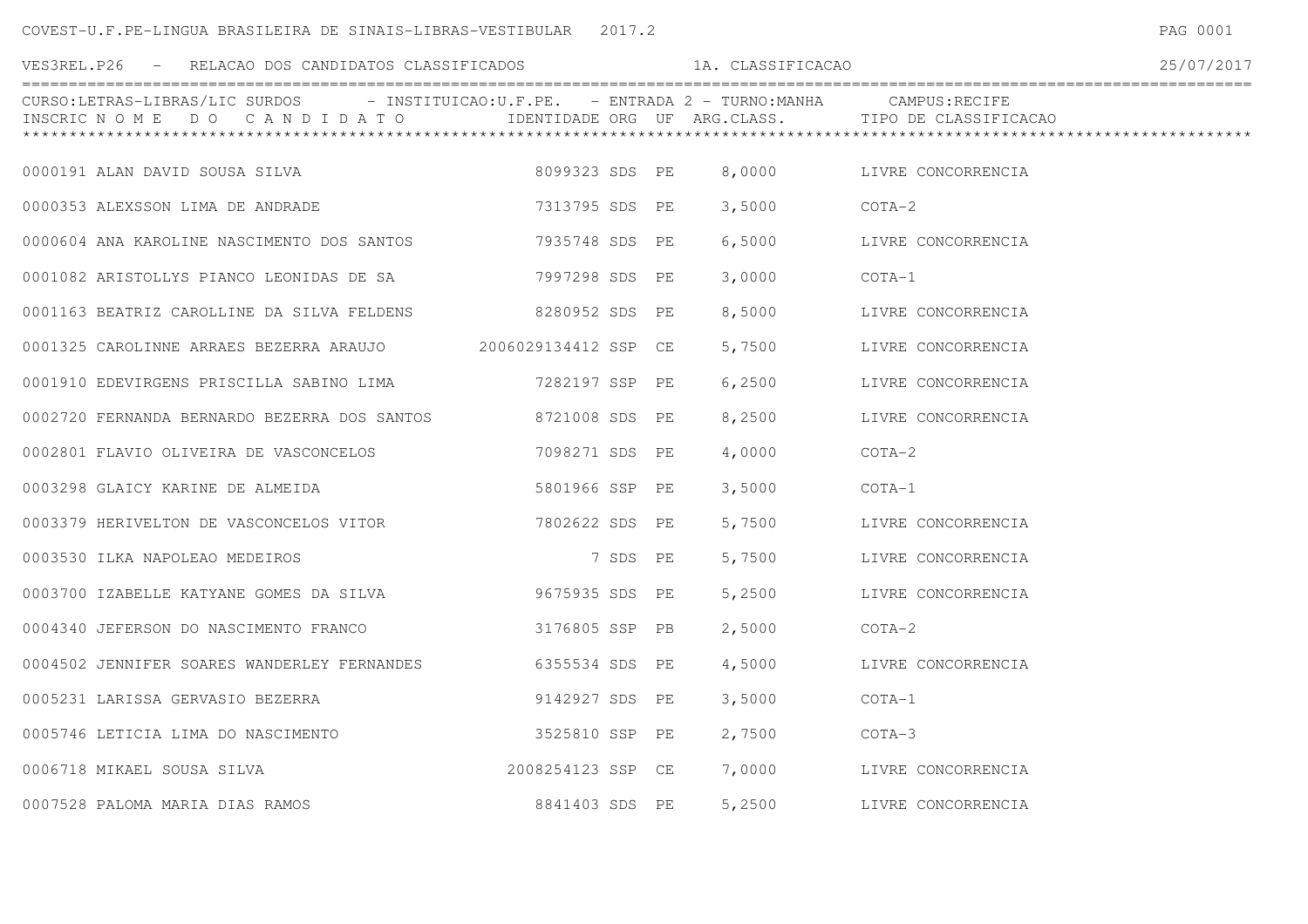| VES3REL.P26<br>- RELACAO DOS CANDIDATOS CLASSIFICADOS                                                       |                | 1A. CLASSIFICACAO |                                                                     | 25/07/2017 |
|-------------------------------------------------------------------------------------------------------------|----------------|-------------------|---------------------------------------------------------------------|------------|
| CURSO:LETRAS-LIBRAS/LIC SURDOS - INSTITUICAO:U.F.PE. - ENTRADA 2 - TURNO:MANHA<br>INSCRIC NOME DO CANDIDATO |                |                   | CAMPUS:RECIFE<br>IDENTIDADE ORG UF ARG.CLASS. TIPO DE CLASSIFICACAO |            |
| 0008095 REBBEKKA SANTOS DE SOUZA                                                                            | 9781297 SDS PE | 8,5000            | LIVRE CONCORRENCIA                                                  |            |
| 0008680 SANDRO BARTOLOMEU RODRIGUES DE MELO                                                                 | 3445540 SDS PE | 6,2500            | LIVRE CONCORRENCIA                                                  |            |
| 0009814 WELLISON DE PAULA CARNEIRO DA SILVA                                                                 | 8196769 SDS PE | 4,7500            | LIVRE CONCORRENCIA                                                  |            |
|                                                                                                             |                |                   |                                                                     |            |

TOTAL DE CANDIDATOS CLASSIFICADOS NA PREFERENCIA - 22